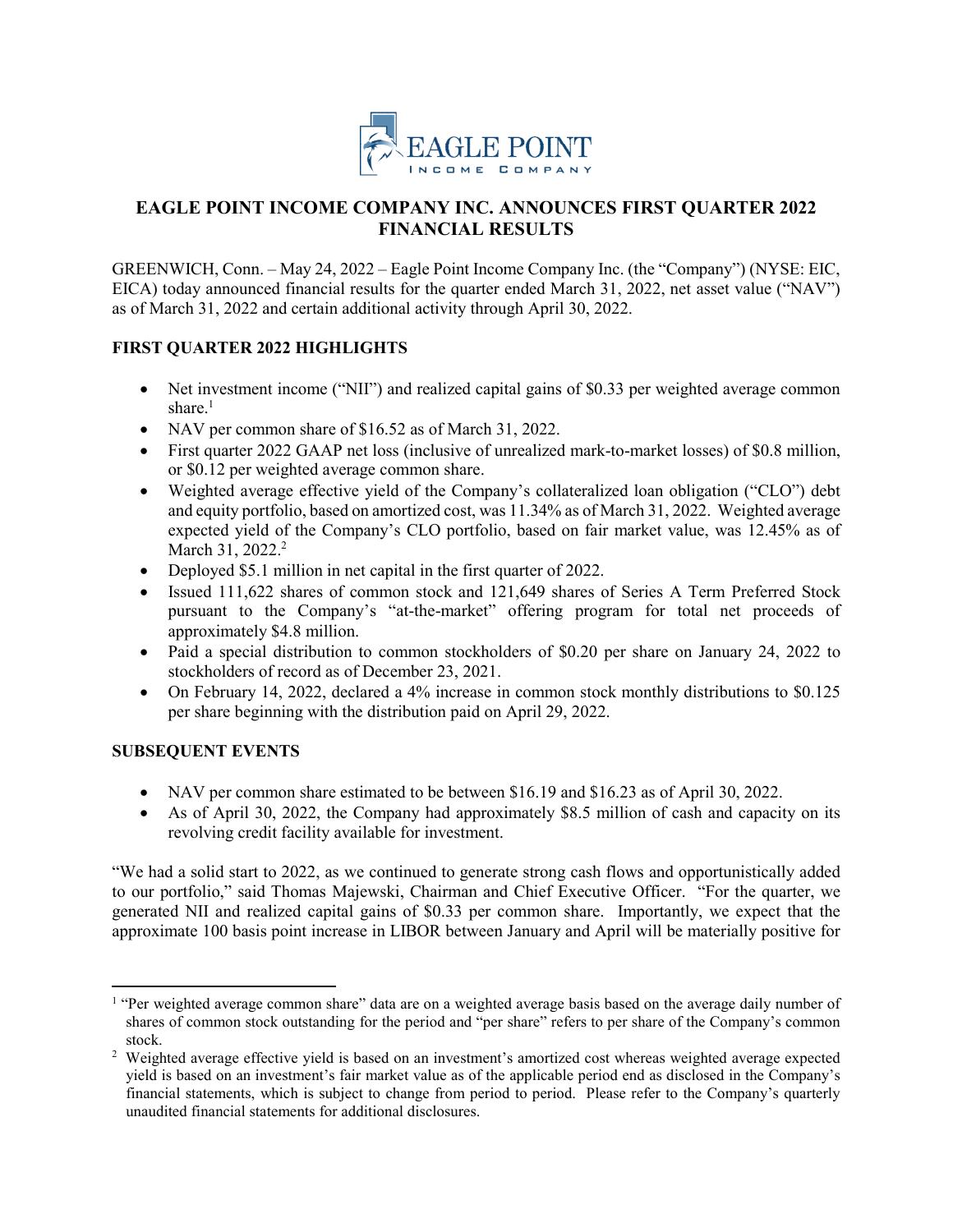our portfolio's CLO debt in the second quarter and beyond as coupons increase. We remain confident in the Company's positioning and its continued ability to generate attractive risk-adjusted returns."

## **FIRST QUARTER 2022 RESULTS**

The Company's NII and realized capital gains for the quarter ended March 31, 2022 was \$0.33 per weighted average common share. This compared to \$0.14 of NII and realized capital gains per weighted average common share for the quarter ended December 31, 2021 and \$0.32 of NII and realized capital gains per weighted average common share for the quarter ended March 31, 2021.

For the quarter ended March 31, 2022, the Company recorded GAAP net loss of \$0.8 million, or \$0.12 per weighted average common share. The net loss was comprised of total investment income of \$4.1 million and de minimis net realized gain on investments, offset by unrealized depreciation (or unrealized mark-tomarket losses in the value of the Company's investments and certain liabilities at fair value) of \$3.2 million and total expenses of \$1.7 million.

NAV as of March 31, 2022 was \$115.6 million, or \$16.52 per common share, which is \$0.24 lower than the Company's NAV per common share as of December 31, 2021, and \$0.38 lower than the Company's NAV per common share as of March 31, 2021.

During the quarter ended March 31, 2022, the Company deployed \$5.1 million in net capital.

As of March 31, 2022, the weighted average effective yield on the Company's CLO debt and equity portfolio, based on amortized cost, was 11.34%, compared to 10.77% as of December 31, 2021 and 9.53% as of March 31, 2021.

## **PORTFOLIO STATUS**

As of March 31, 2022, on a look-through basis, and based on the most recent CLO trustee reports received by such date, the Company had indirect exposure to approximately 1,458 unique corporate obligors. The largest look-through obligor represented 0.9% of the Company's CLO debt and equity portfolio. The topten largest look-through obligors together represented 5.7% of the Company's CLO debt and equity portfolio.

As of March 31, 2022, the Company had outstanding borrowings from the revolving credit facility and Series A Term Preferred Stock which totaled approximately 34% of total assets (less current liabilities). Over the long term, management expects the Company to operate under normal market conditions generally with leverage between 25% and 35% of total assets (less current liabilities). Based on applicable market conditions at any given time, or should significant opportunities present themselves, the Company may incur leverage in excess of this amount, subject to applicable regulatory and contractual limits.

### **SECOND QUARTER 2022 PORTFOLIO ACTIVITY THROUGH APRIL 30, 2022 AND OTHER UPDATES**

As of April 30, 2022, the Company had approximately \$8.5 million of cash and capacity on its revolving credit facility available for investment.

As previously published on the Company's website, management's estimate of the Company's range of NAV per common share as of April 30, 2022 was \$16.19 to \$16.23.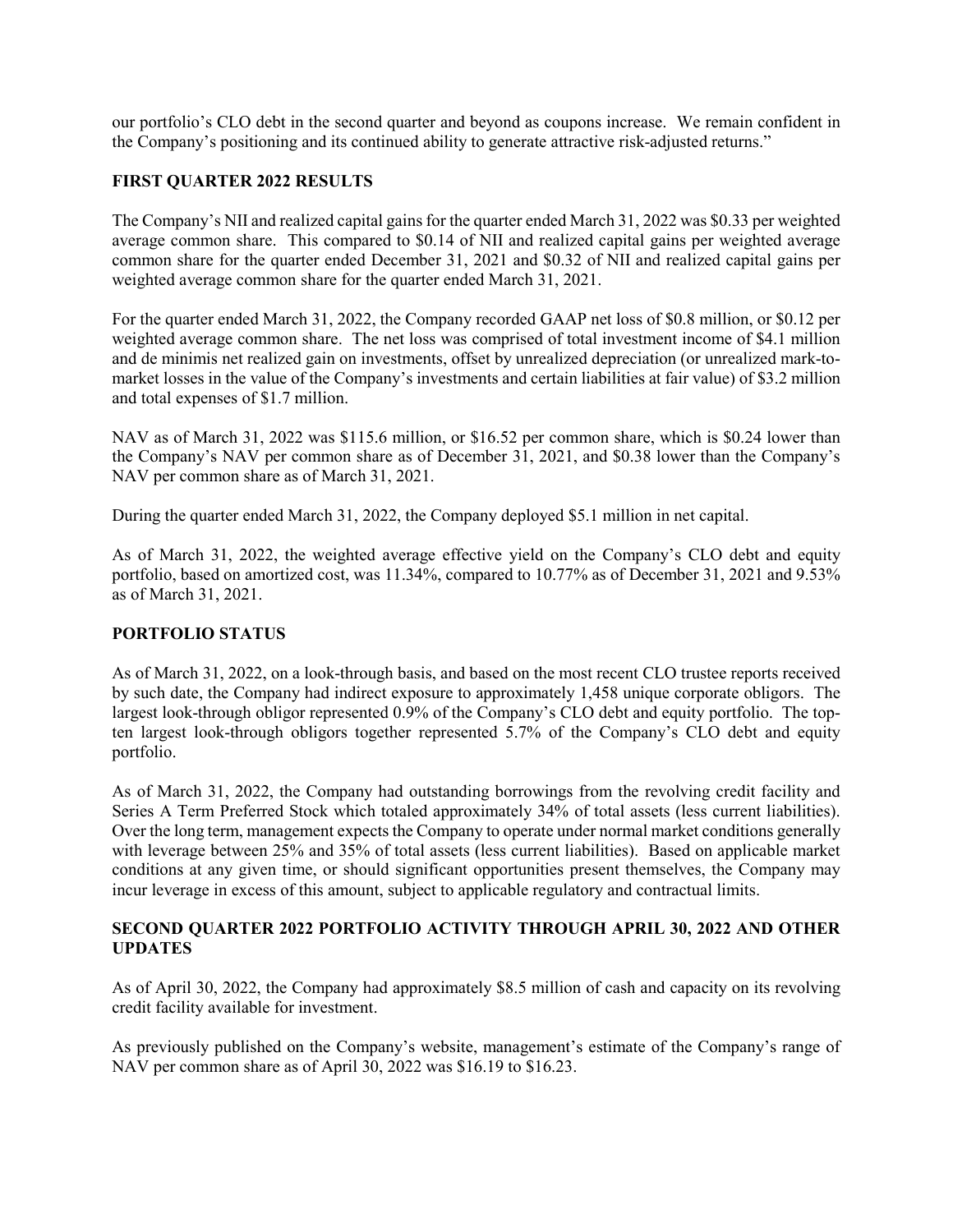#### **DISTRIBUTIONS**

The Company paid a monthly distribution of \$0.125 per common share on April 29, 2022 to stockholders of record as of April 11, 2022. Additionally, and as previously announced, the Company declared distributions of \$0.125 per share of common stock payable on May 31, 2022, June 30, 2022, July 29, 2022, August 31, 2022 and September 30, 2022 to stockholders of record as of May 11, 2022, June 10, 2022, July 11, 2022, August 11, 2022 and September 12, 2022, respectively. The ability of the Company to declare and pay distributions is subject to a number of factors, including the Company's results of operations.

The Company paid a monthly distribution of \$0.104167 per share of the Company's Series A Term Preferred Stock on April 29, 2022 to stockholders of record on April 11, 2022. The distribution represented a 5.00% annualized rate, based on the \$25 liquidation preference per share for the Series A Term Preferred Stock. Additionally, and as previously announced, the Company declared distributions of \$0.104167 per share on its Series A Term Preferred Stock, payable on May 31, 2022, June 30, 2022, July 29, 2022, August 31, 2022 and September 30, 2022 to stockholders of record as of May 11, 2022, June 10, 2022, July 11, 2022, August 11, 2022 and September 12, 2022, respectively.

Distributions on stock are generally paid from net investment income (regular interest and dividends) and may also include capital gains and/or a return of capital. The specific tax characteristics of the distributions will be reported to the Company's stockholders on Form 1099 after the end of the calendar year.

### **SPECIAL DISTRIBUTION**

For the Company's tax year ended December 31, 2021, the Company estimates taxable income will exceed the aggregate amount distributed to common stockholders for the same time period. As a result, the Company paid a special distribution of \$0.20 per common share on January 24, 2022 to stockholders of record as of December 23, 2021. The Company's final taxable income and the actual amount required to be distributed in respect of the tax year ended December 31, 2021 will be finally determined when the Company files its final tax returns.

### **CONFERENCE CALL**

The Company will host a conference call at 11:30 a.m. (Eastern Time) today to discuss the Company's financial results for the quarter ended March 31, 2022, as well as a portfolio update.

All interested parties may participate in the conference call by dialing (877) 407-0789 (domestic) or (201) 689-8562 (international). Please reference Conference ID 13728805 when calling and you are invited to dial in approximately 10 to 15 minutes prior to the start of the call.

A live webcast will also be available on the Company's website [\(www.eaglepointincome.com\)](http://www.eaglepointincome.com/). Please go to the Investor Relations section at least 15 minutes prior to the call to register, download and install any necessary audio software.

An archived replay of the call will be available shortly afterwards until June 24, 2022. To hear the replay, please dial (844) 512-2921 (toll-free) or (412) 317-6671 (international). For the replay, enter Conference ID 13728805.

### **ADDITIONAL INFORMATION**

The Company has made available on the investor relations section of its website, [www.eaglepointincome.com](http://www.eaglepointincome.com/) (in the financial statements and reports section), its unaudited financial